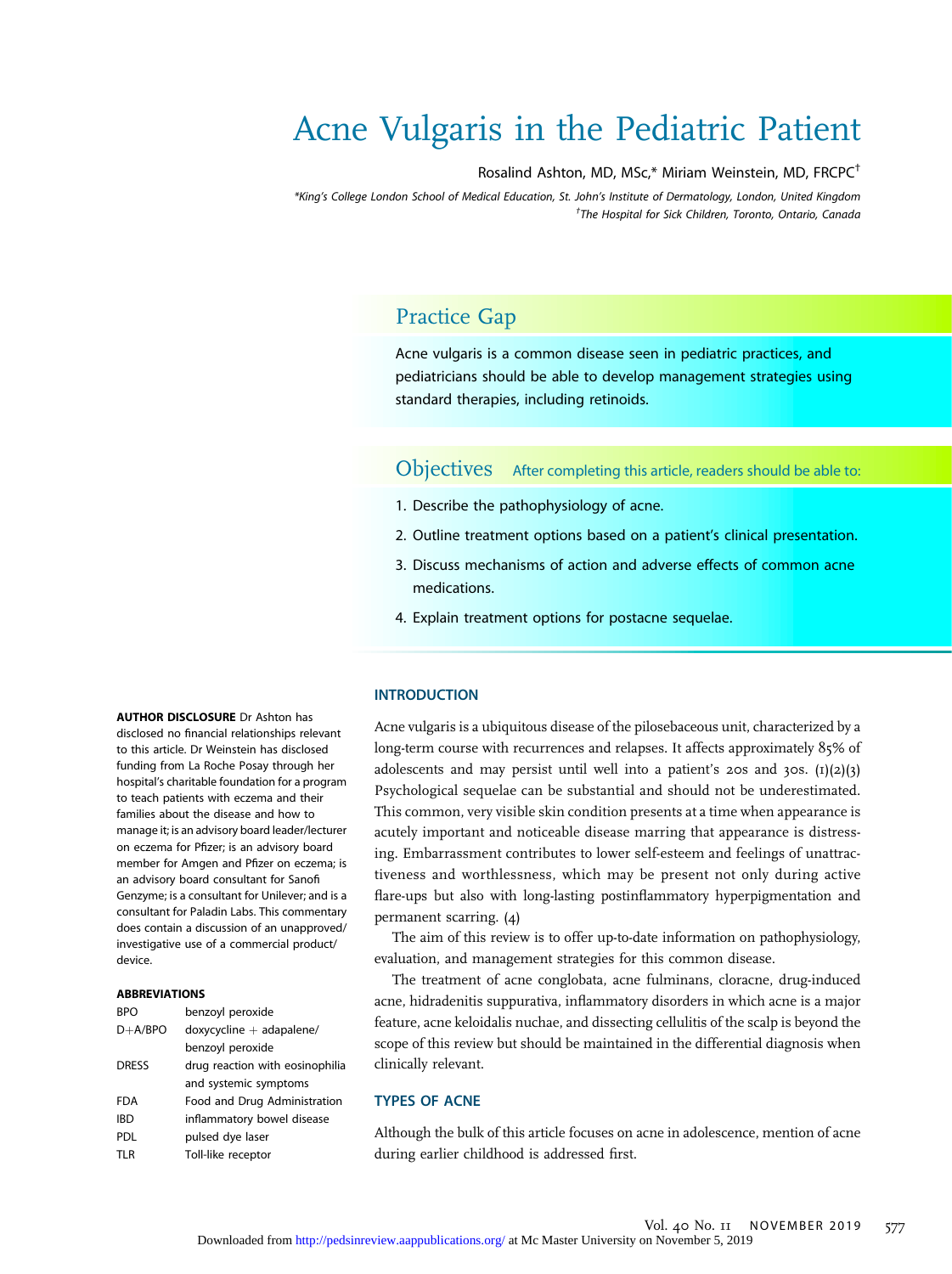#### Neonatal Acne (Neonatal Cephalic Pustulosis)

Having its onset in the first 2 weeks of life and defined as presenting at less than 6 weeks of age, neonatal acne is characterized by papules and pustules usually on the face. It is believed that this eruption is not a true acne but rather an inflammatory reaction to Malassezia species such as Malassezia furfur (5) and Malassezia sympodialis, (6) and it is best referred to as cephalic pustulosis. However, there is some controversy about whether this acneiform eruption is related to Malassezia species. Increased sebum production, likely due to circulating maternal androgens, by active sebaceous glands during this period also contributes. This eruption typically self-resolves but may be treated with topical 2% ketoconazole twice daily, further supporting the argument for a relationship with Malassezia. Often a mild topical corticosteroid is added for its anti-inflammatory benefit.

#### Infantile Acne

The age ranges used to define the following categories refer to the age at onset of disease rather than the age at which the patient presents to a health-care provider. Acne occurring between 6 weeks and 1 year of age defines infantile acne. It is more common in males, typically presenting as inflammatory papules on the cheeks, although true comedones can be present. This may last for 6 to 12 months or for several years. (7) It is considered more difficult and important to treat because scarring is significantly more likely to occur. Most cases of infantile acne resolve by age 4 years, but there is weak evidence that it is a predictor of more severe acne as an adolescent. (8) Patients, especially older infants, with other signs of hormonal abnormalities (eg, virilization) warrant evaluation and referral to a pediatric endocrinologist because this may be the first sign of a treatable endocrinopathy. Treatments, although all off-label, are the ones used for adolescent acne, including oral therapy where necessary.

#### Mid-childhood Acne

Defined as presenting between 1 and 7 years of age, midchildhood acne is very rare and should raise suspicion for an endocrinopathy. Appropriate evaluation includes looking for causes of hyperandrogenism, including Cushing disease, virilizing tumors, and congenital adrenal hyperplasia. History and physical examination, family history, analysis of height and weight charts, and serologic testing for total and free testosterone, dehydroepiandrosterone, 17-hydroxyprogesterone, and luteinizing hormone/folliclestimulating hormone should be performed. (9) Treatment should address the underlying cause of acne, which should

be managed concurrently by a pediatric endocrinologist. The dermatologic options are much the same as for adolescent acne.

#### Preadolescent Acne

Acne occurring between 7 and 11 years of age is less common and may require evaluation and possible referral to a pediatric endocrinologist. (10) Although acne in this age group is usually due to isolated premature adrenarche, it may be the first presenting sign in a child with true precocious puberty, congenital adrenal hyperplasia, polycystic ovarian syndrome, or a rare virilizing tumor. Adenoma sebaceum (facial angiofibromas), a key feature of tuberous sclerosis, usually appears before age 10 years and can mimic facial acne. (11) Acne caused by an endocrinopathy will always have other presenting signs on physical examination, including body odor, advanced height and weight, breast development, and axillary and pubic hair. A thorough history and physical examination should be performed when a patient presents with acne in this age group. Treatment, in addition to addressing the underlying cause, is largely the same as for adolescent acne (except for tetracycline antibiotics).

#### PATHOPHYSIOLOGY

The hallmark of acne is microcomedones, which evolve into the noninflammatory lesions of open and closed comedones (colloquially known as blackheads and whiteheads). Comedones are usually the first lesions to occur. Inflammatory lesions manifest as papules and pustules, occasionally developing into nodules, a sign of severe disease. All lesions may be present in combination and in varying stages of healing or development. Scarring has many descriptive morphologies: atrophic, icepick, boxcar, and rolling. (12) Keloid scarring may also occur. Distribution predominantly affects areas where there is an increased density of pilosebaceous units, such as the face (usually first appearing along the "T-zone" distribution of the brow, glabella, and bridge of the nose), chest, shoulders, and back. Development of acne is correlated with onset of adrenarche rather than with chronologic age.

A tetrad of inflammation, abnormal shedding of keratinocytes, increased production of sebum, and association with Proprionibacterium acnes contributes to the pathogenesis of acne. (13)

Increased production of sebum by the sebaceous glands is associated with increased androgenic activity by the adrenals and gonads, occurring during puberty. A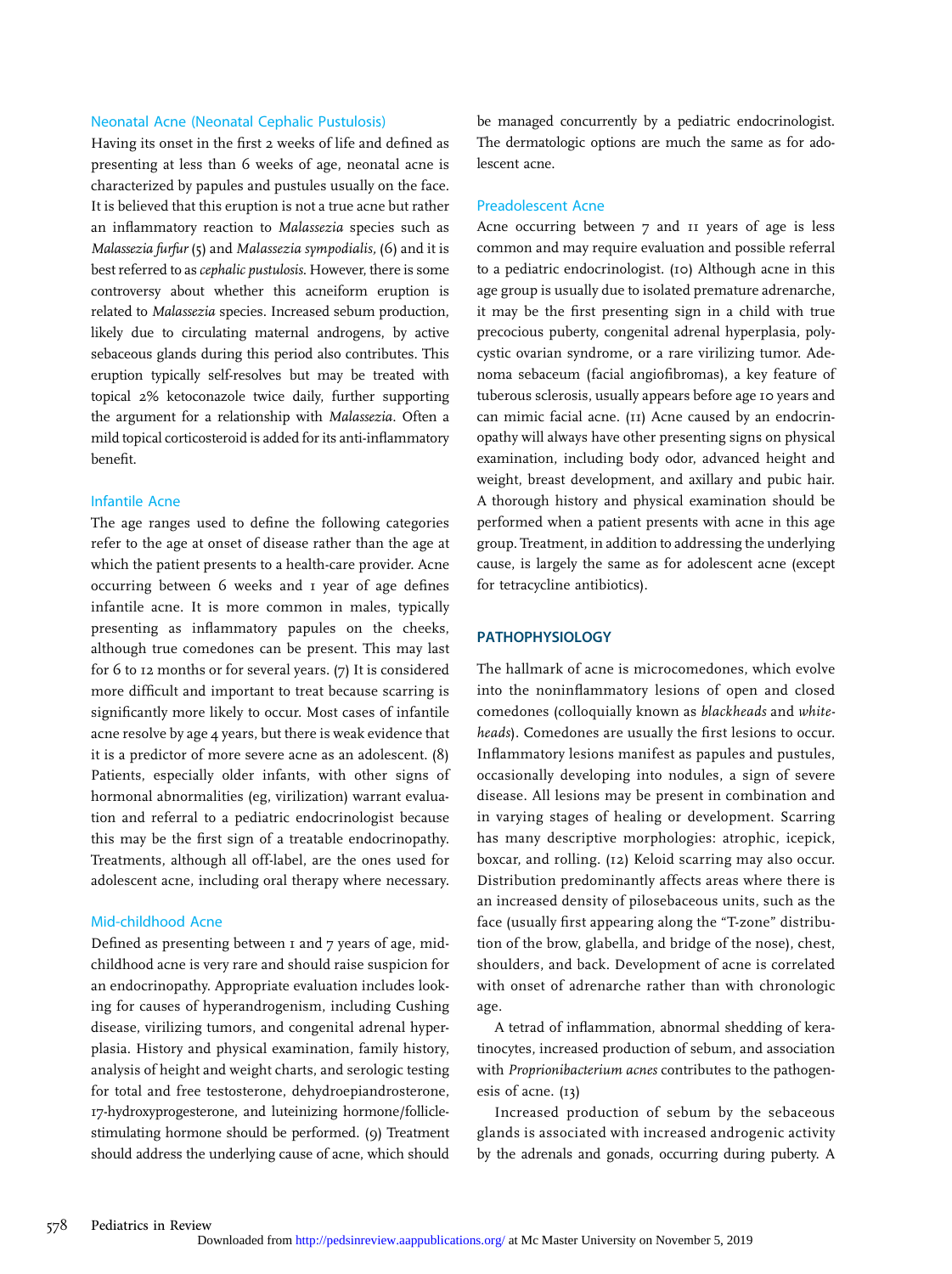sebum-rich environment alters desquamation, contributes to follicular plugging, and encourages growth of P acnes.  $(13)$ 

P acnes, a gram-positive bacillus, contributes to acne lesions by accumulating in a plugged follicle and releasing extracellular debris, of which many components are immunogenic and promote inflammation, including heat shock proteins, porphyrin, protease, and squalene peroxides. (13) This release not only attracts immune cells such as neutrophils, monocytes, and lymphocytes, causing a local inflammatory response, but also contributes to a cascade of proinflammatory events inside the distended follicle, ultimately causing rupture and spilling of bacterial contents and cytokines into the dermis. This results in papules, pustules, and nodules. P acnes is also able to create a biofilm, a process that bacteria use to become more adherent to a surface.  $(I_4)$  This biofilm is more prevalent in individuals with acne, and it may act as a barrier to antibiotic penetration. (15)

Toll-like receptors (TLRs) are part of the innate immune system and are responsible for recruiting pro-inflammatory cells when threatened by pathogens. There is a positive correlation between the severity of acne lesions and the concentration of cells expressing TLR-2. P acnes binds to TLR-2, promoting inflammatory cells to make their way into the pilosebaceous unit to lyse the bacterial invader. It is not surprising, then, that combination therapies such as benzoyl peroxide (BPO), which is bactericidal against P acnes, and a topical retinoid, which helps downregulate TLR-2, thereby decreasing inflammation, have been shown to be efficacious. (16)

Acne treatments are, therefore, focused on targeting 1 or more components of this pathophysiologic tetrad.

#### ACNE AND HYGIENE

Facial cleansing is a common part of many patients' skin care routine and acne management. Data are lacking to strongly support the role of cleansing as an important therapeutic intervention. However, cleansing is reasonable and may remove excess sebum and debris, which many patients prefer. It is important to counsel patients that washing does not need to be done multiple times a day; overzealous washing with harsh or abrasive products may irritate skin or strip it of its moisture, disturbing the barrier function of the stratum corneum and encouraging more sebum production. (17)(18) Explaining that acne is not infectious or a result of lack of cleanliness may also be useful when explaining the roles of gentle cleansing and application of medication.

#### ACNE AND DIET

We know that the Western diet (often described as a high glycemic index diet) upregulates insulin/insulinlike growth factor 1. (19) This point, compounded with the fact that there is already an upregulation of insulinlike growth factor 1 during puberty, exaggerates sebaceous gland cell proliferation and contributes to increased sebum production in this already upregulated time of development. (20) Randomized prospective trials on this topic are lacking, although a small older randomized trial that looked at 43 male patients with acne noticed improvement in their skin as well as BMI after a 12-week low glycemic index diet. (21)

In 2016, LaRosa et al (22) conducted a case-control study looking at 225 adolescents with moderate acne (as reported by a dermatologist using the Global Acne Assessment Scale) and those without acne. Using selfreported diet interviews, the authors found that total dairy consumption was slightly higher in the acne group than in the control group, reaching significance, with an association especially between acne and skim milk consumption. (22) Full-fat milk was not associated with higher rates of acne in this study, but the opposite was found in 2,489 high school students, especially in male participants, in a 2017 Norwegian questionnaire-based study. (23) Both sets of authors acknowledged the need for prospective studies showing the impact of dairy elimination in diet before making specific dietary recommendations for patients with acne. We, therefore, recommend a balanced diet as supported by the American Food Guide. (24)

#### EVALUATION

Several acne severity grading scales exist, including the Global Acne Grading System (Table 1), the Global Acne Assessment Scale, the Leeds scale, and the newly described patient-centered acne severity scale. (25)(26)(27)(28) The first 3 are validated. We encourage the serial grading of lesions using a single consistent scale and the Dermatology Life Quality Index before and during treatment. Consistent use helps to survey the evolution of improvement or to decide whether the clinician needs a new strategy. One should consider clinical photography.

Broadly, mild acne is described as limited disease consisting of noninflammatory comedones and/or minimal inflammatory lesions. Moderate acne usually has more lesions and may have a greater spread. Severe acne usually denotes acne with high risk of scarring and/or scarring and, possibly, nodules (Figs  $1-3$ ). (29)(30)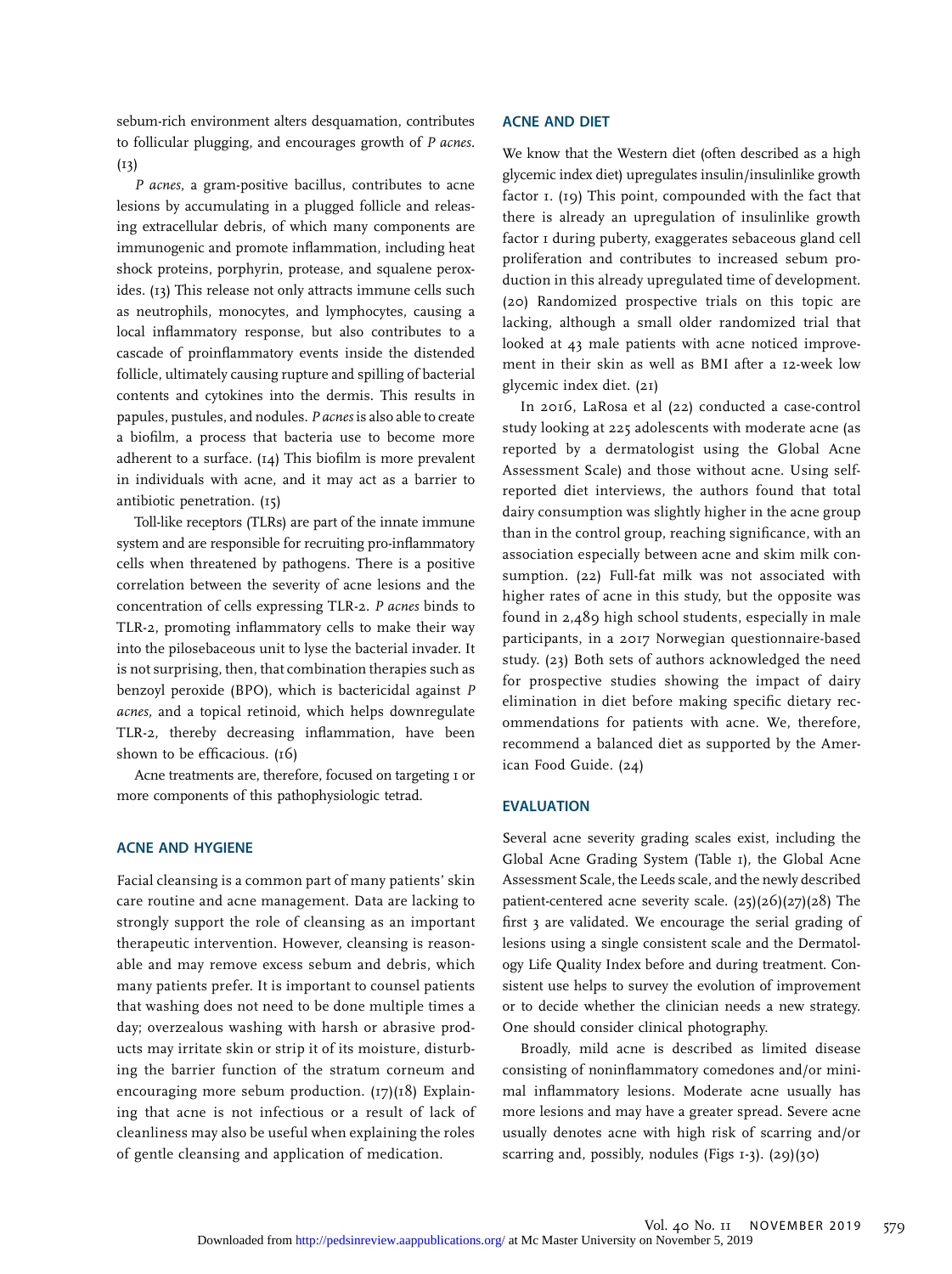## TABLE 1. Global Acne Grading System

| <b>LOCATION</b>      | <b>FACTOR × GRADE</b><br>$(0-4) =$ LOCAL<br><b>SCORE</b> |
|----------------------|----------------------------------------------------------|
| Forehead             | $\mathcal{P}$                                            |
| Right cheek          | $\mathcal{P}$                                            |
| I eft cheek          | $\mathcal{P}$                                            |
| Nose                 |                                                          |
| Chin                 |                                                          |
| Chest and upper back | ς                                                        |

Global score  $=$  summation of local scores: 0, none; 1-18, mild; 19-30, moderate; 31-38, severe;  $\geq$ 39, very severe. Grades: 0, no lesions; 1,  $\geq$ 1 comedone;  $2, \ge 1$  papule;  $3, \ge 1$  pustule;  $4, \ge 1$  nodule. Adapted with permission from Doshi A, Zaheer A, Stiller MJ. A comparison of current acne grading systems and proposal of a novel system. Int J Dermatol. 1997;36(6):416-418. © 1997 Blackwell Science Ltd.

#### MANAGEMENT

Choosing therapy for acne vulgaris can be overwhelming because there are many options and products available both over the counter and by prescription. There is no single best therapy for acne management because many factors need to be considered in selecting therapy. Often trials of different products may be needed to establish the most effective and best-tolerated therapies.

There is not necessarily a common starting point for all patients with the same presentation of acne. Selection of a treatment plan needs to include factors such as the mechanism of action of medication, the extent of acne, the morphology of acne, tolerance of medications, compliance



Figure 1. Moderate, mixed inflammatory and comedonal acne.



Figure 2. Moderate to severe comedonal acne.

with treatment regimens, cost, and patient preference. The Management section highlights the types and roles of medications, and Table 2 helps the clinician consider which treatments to select for given clinical situations. For example, a patient with mild comedonal acne and oily skin may do well starting with a medium-strength topical retinoid, whereas a patient with similar acne but severe dryness from atopic dermatitis may need to use a very mild retinoid every other night or even try a BPO, which is mostly an anti-inflammatory medication but can have some mild comedolytic activity.

Management should begin with an explanation of acne and management of expectations. Patients and their families should understand that acne is best thought of as a chronic disease of adolescence and that the goal is control, not cure. Therapy should be tailored to the patient and include consideration of the severity and extent of disease, concomitant skin disease such as atopic dermatitis, propensity for scarring, patient reliability/motivation, cost, tolerability of therapy, and degree of health literacy of the patient and the family. A trial of therapy must be given an appropriate amount of time to exert its effects, and patients must be counseled on adverse effects and what to expect to ensure maximum satisfaction and compliance.

In addition to topical and systemic therapies, patients should be counseled on avoidance of comedogenic cosmetics and moisturizers and mechanical friction. Picking at lesions risks scarring and may be a manifestation of an underlying psychiatric condition, especially in young girls,



Figure 3. Severe comedonal acne.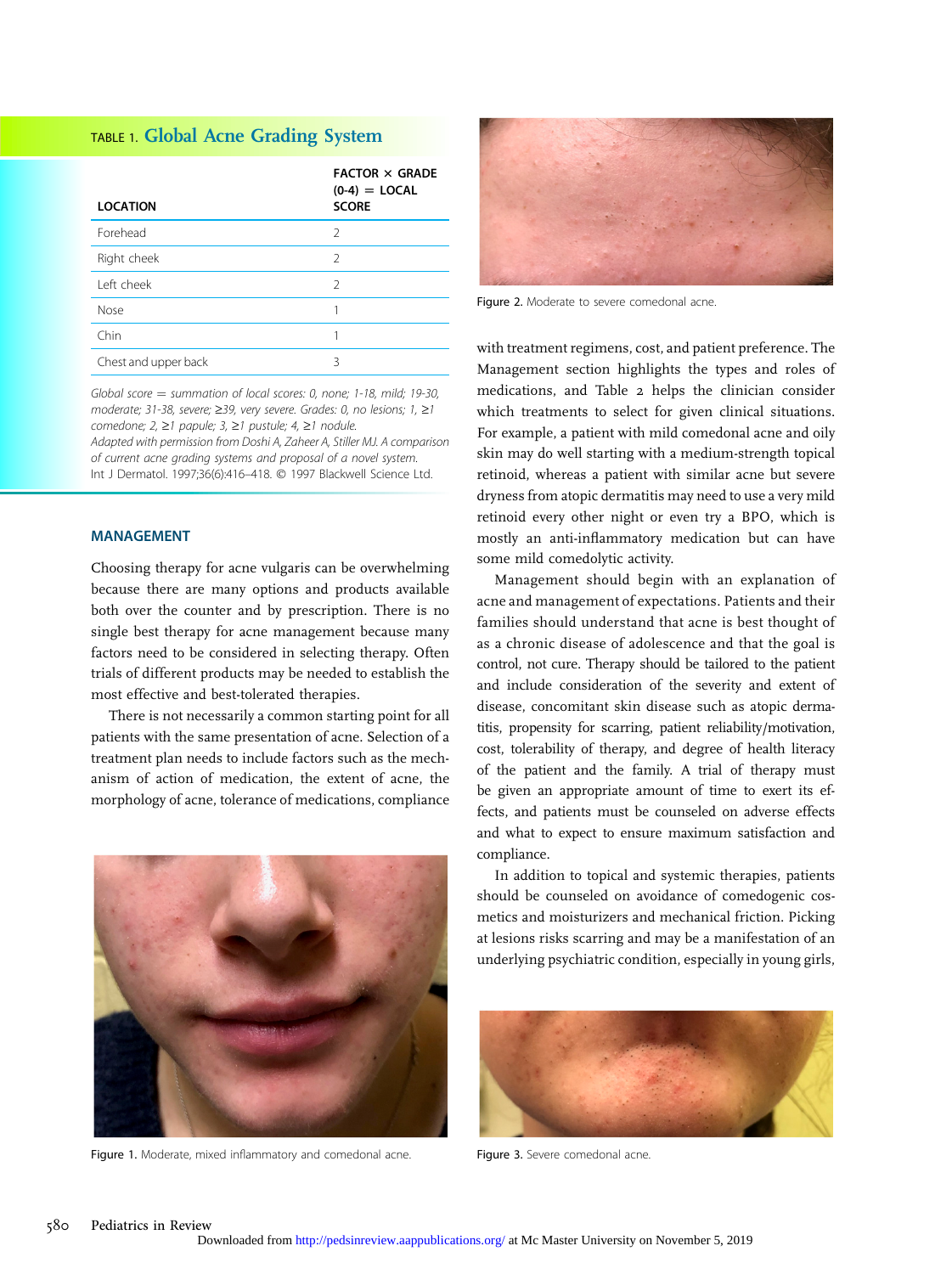### TABLE 2. Suggested Management Approaches for Select Clinical **Situations**

| <b>CLINICAL/PATIENT FEATURE</b>     | <b>MANAGEMENT STRATEGIES TO CONSIDER</b>                                                     |
|-------------------------------------|----------------------------------------------------------------------------------------------|
| Morphology                          |                                                                                              |
| Mostly comedonal                    | Topical retinoid ± BPO                                                                       |
| Mostly inflammatory                 | Topical antibiotic with BPO or BPO alone                                                     |
| Mixed comedonal/inflammatory        | Systemic treatment (oral antibiotic and/or OCP)                                              |
|                                     | Topical therapy $+$ (oral antibiotic and/or OCP)                                             |
|                                     | Topical retinoid + topical BPO $\pm$ topical or oral antibiotic $\pm$ OCP                    |
| Severity                            |                                                                                              |
| Mild                                | Topical therapy                                                                              |
| Moderate                            | Topical therapy and/or systemic treatment (oral antibiotic and/or OCP)                       |
| Severe                              | Consider isotretinoin                                                                        |
| Extent                              |                                                                                              |
| Face                                | Topical therapy (if not severe); consider fixed-dose combination topical and/or oral therapy |
| Chest                               | Topical and/or systemic treatment (oral antibiotic and/or OCP)                               |
| <b>Back</b>                         | If widespread consider oral therapy                                                          |
| Compliance                          |                                                                                              |
| Good                                | Multiple medications applied at separate times may be appropriate                            |
| Limited                             | Consider fixed-dose combination therapy                                                      |
| Expense of medications              |                                                                                              |
| Affordable/covered                  | Combined/fixed-dose combination products                                                     |
| Unaffordable/noncovered             | Products used separately may be less costly but effective                                    |
| History of eczema or sensitive skin |                                                                                              |
| Present                             | May need milder retinoid or less frequent application                                        |
| Absent                              | Usually tolerate topical products                                                            |
|                                     |                                                                                              |

BPO=benzoyl peroxide, OCP=oral contraceptive pill.

a compulsive syndrome known as acne excoriée, which can be a component of body dysmorphic disorder. (31) Encouraging sun protection especially when selecting medication with photosensitivity adverse effects is also important.

#### Mild to Moderate Acne

Topical therapies are recommended as first-line treatment of mild to moderate acne and are also useful adjuncts when hormone therapy or oral antibiotics are used for moderate acne. Topical therapy includes BPO, topical antibiotics, topical retinoids, and topically applied acids. Retinoids are usually included in the regimen when comedones are present and can play a role in maintenance/prevention

as well once control is established. Often but not always, moderate acne may require oral therapy with antibiotics or hormone therapy. Adding topical BPO to reduce bacterial resistance and/or a topical retinoid to help with comedones is often warranted.

#### Severe Acne

Severe nodulocystic disease is an indication for isotretinoin, although other strategies can be used for severe acne and for patients who are unable or unwilling to use isotretinoin for severe acne.

A well-designed randomized, placebo-controlled trial from 2016 looked at combination adapalene 0.3% and BPO 2.5% gel and demonstrated efficacy in moderate to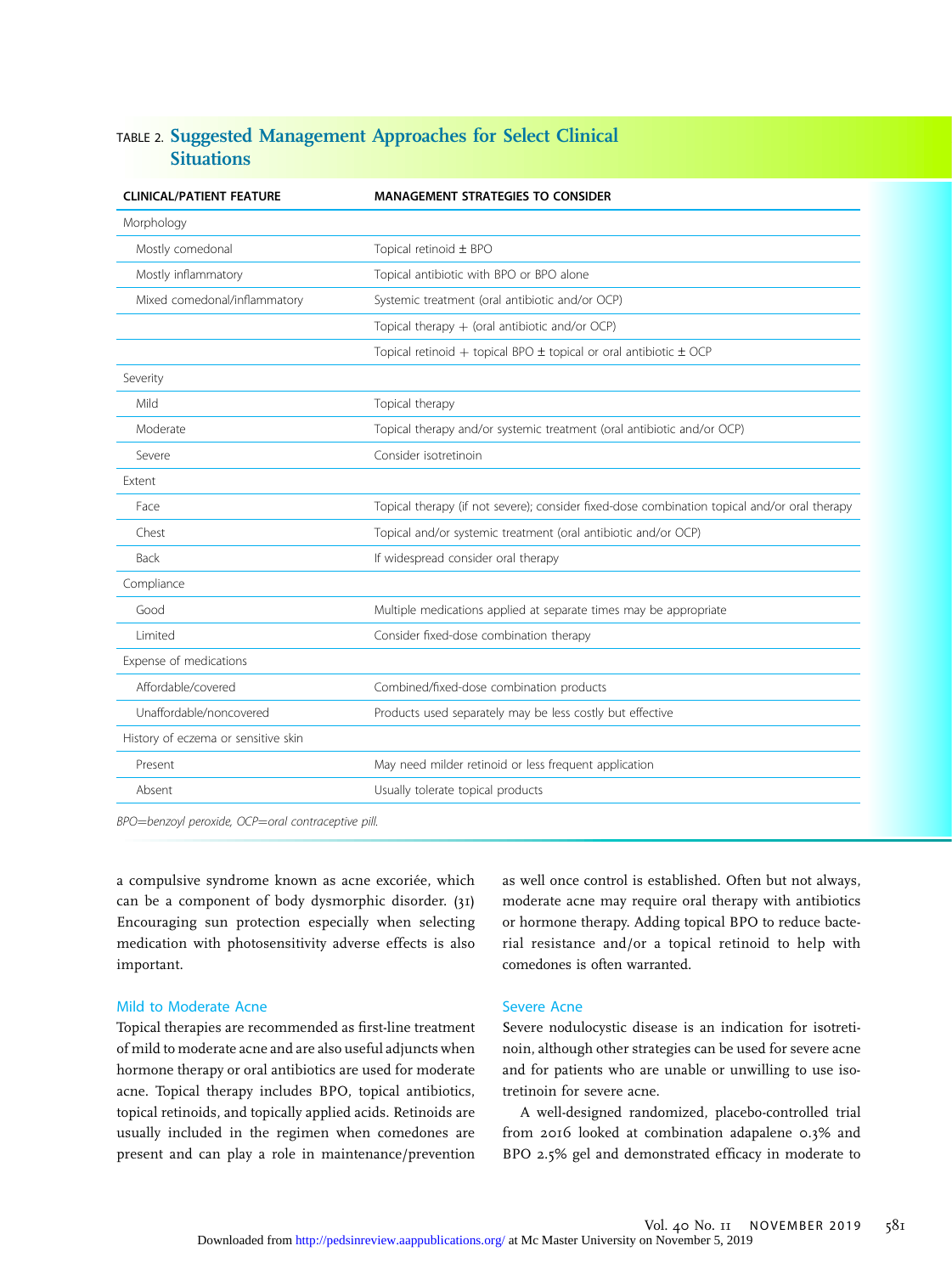severe nonnodulocystic acne with good tolerability. This is the first study of a topical therapy showing excellent results against moderate to severe nonnodulocystic acne with good tolerability and should be considered for patients who refuse isotretinoin therapy. (32)

Oral doxycycline has also been studied in combination with adapalene 0.1%and BPO 2.5% (D+A/BPO) against isotretinoin for severe nodular acne. A 2014 randomized controlled trial concluded that  $D+A/BPO$  showed a favorable efficacy and safety profile compared with isotretinoin.  $D+A/BPO$  also seemed to reduce inflammatory lesions more rapidly by the second week of treatment. Although isotretinoin demonstrated superior total results after 20 weeks, this combination is an alternative for patients who are unwilling or unable to take isotretinoin and can be offered as an option for treatment of severe nodular acne. (33)

#### Acids

Salicylic Acid. Salicylic acid, a  $\beta$ -hydroxy acid, is an ingredient in many over-the-counter acne products, including cleansers. It exerts a desquamative effect on the skin, causing keratinocyte discohesion in congested follicles by dissolving lipid bonds, thereby preventing comedones and improving the appearance of current ones. (34)(35) Its exfoliating abilities have made it a popular peeling agent in 20% or greater concentrations for active acne as well as postacne scarring.

Azelaic Acid. Azelaic acid, a naturally occurring dicarboxylic acid, is bactericidal against P acnes, is anti-inflammatory, and reduces the proliferation of keratinocytes, thereby decreasing comedone formation. (36) This is a popular product in darker-skinned individuals because it may help to lighten post-inflammatory hyperpigmentation of old lesions via its antiproliferative effects on abnormally proliferating melanocytes and antityrosinase activity. (37) It is available in a 20% cream and a 15% gel and is typically applied twice daily. Adverse effects include mild to moderate irritation at the application site, which usually subsides after 2 to 4 weeks of continued use.

Glycolic Acid. Glycolic acid, an  $\alpha$ -hydroxy acid, promotes exfoliation and desquamation of keratinocytes in the corneal layer. It is a widely used superficial and medium peeling agent used in cosmetic practices with evidence of improvement of acne scars. (38)

#### Anti-Inflammatory

Benzoyl Peroxide. BPO is a common active ingredient in many over-the-counter facial cleansers and anti-acne creams and gels. It is bactericidal against P acnes, lysing the cell wall by release of oxygen free radicals, and has comedolytic properties possibly by decreasing accumulation of free fatty acids, thereby enhancing follicular desquamation and decreasing follicular plugging. It has a fast onset of action and should be considered for initial treatment of mild to moderate disease. (39) Because the effect of BPO on P acnes is a direct toxic effect rather than antibiotic, resistance has never been reported.

BPO is an excellent medication for patients with mild comedonal or inflammatory acne, a finding supported by several trials. (40)(41) BPO is available both with and without a prescription in concentrations ranging from 2.5% to 10%. Products sold over the counter include soaps, creams, washes, lotions, and gels. The prescription form generally involves a gel vehicle for enhanced efficacy or combines the BPO with another topical agent, such as an antibiotic or a retinoid, for enhanced ease of use and improved patient compliance. BPO, in 2.5% and 5% gels, was superior to vehicle for comedonal acne in several studies. (42)(43) For most patients, a single daily application of 5% is sufficient.

In addition to stinging, peeling, and burning sensations, which can be mitigated with noncomedogenic moisturizers and decreased frequency or nighttime use, patients should be warned that this product may bleach towels, bedding, and clothing. Rarely, BPO can cause an allergic contact dermatitis presenting with significant erythema, pruritus, and swelling. In such patients, BPOcontaining products should be avoided. (44)

BPO has also been used in combination with a variety of other products conveniently available in the same vehicle. In a 2015 study by Kawashima et al (45) of 1.2% clindamycin and 3.0% BPO, 800 Japanese patients were randomized to receive clindamycin alone twice daily, clindamycin and BPO once daily, or clindamycin and BPO twice daily. Both combination products outperformed clindamycin on its own, with earlier onset of action and an acceptable tolerability profile in this population. (45)

#### Topical Antibiotics

Most topical antibiotic regimens use either clindamycin or erythromycin. As cited previously herein, topical antibiotic products are usually combined with BPO or a retinoid product.

Two well-designed double-blind, split-face studies compared tolerability of adapalene 0.3%/BPO 2.5% gel against clindamycin/BPO 3.75% gel in patients with moderate to severe acne. Despite having the lower concentration of BPO, the combination with the retinoid was associated with more burning and stinging. (46) The timing end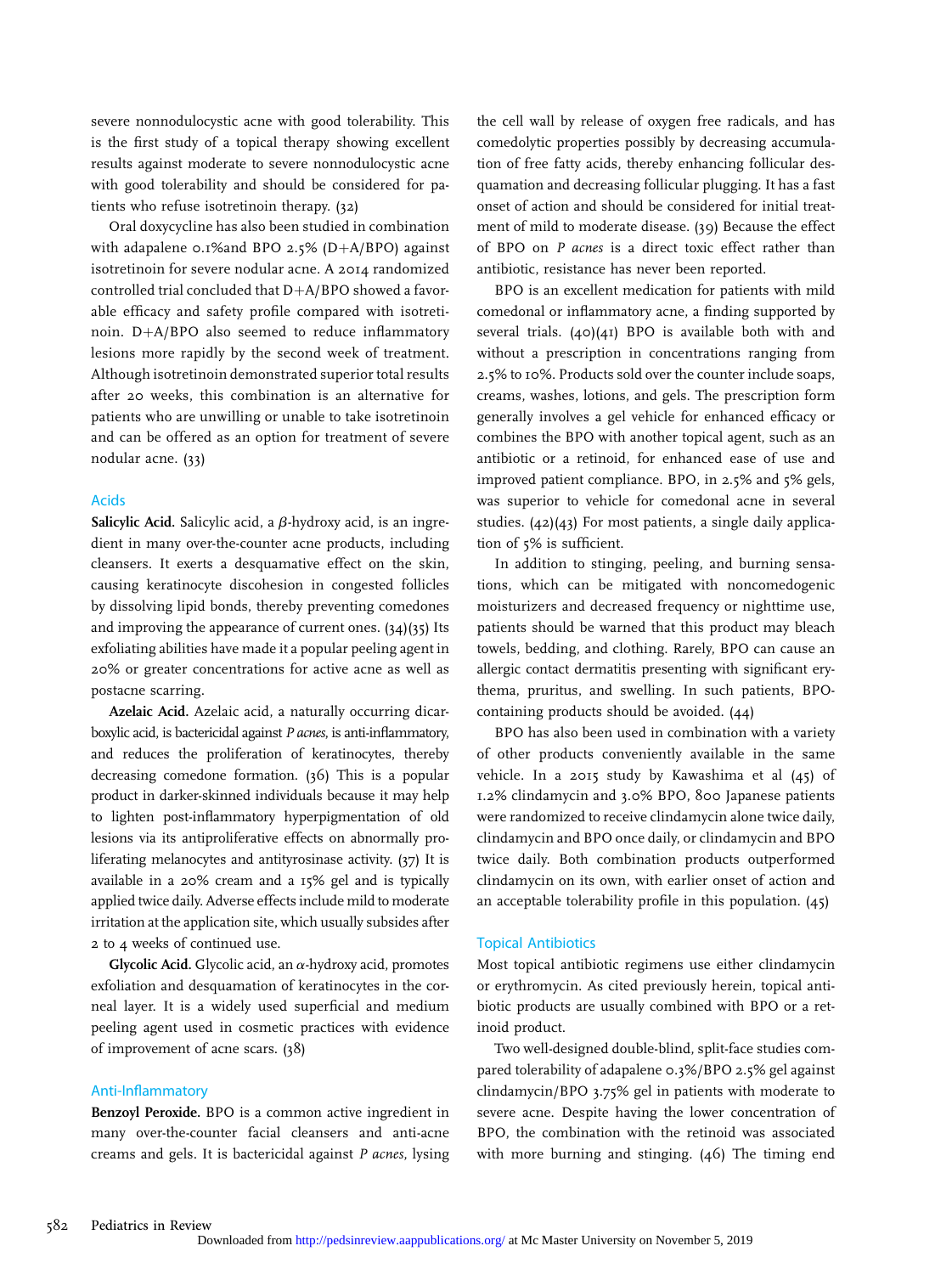point was 21 days, and we do not know whether patients might adapt and experience less irritation if given a longer time frame.

In the interest of antibiotic stewardship, prolonged antibiotic (topical or oral) monotherapy should be avoided whenever possible. Adding BPO to a regimen that includes antibiotics will not only be an additive acne treatment but will also reduce the risk of bacterial resistance. (47)(48)

Dapsone is the newest of the topical antibiotics and is a sulphonamide drug that exerts its antibiotic effects by inhibiting bacterial synthesis of folic acid. It also exhibits anti-inflammatory effects by targeting the neutrophil and thereby decreasing inflammation. It is available in 5% to 7.5% gel formulations for patients older than 12 years. A large double-blind, vehicle-controlled trial that included 2,238 patients 12 years and older with moderate acne as measured by a dermatologist was conducted using a validated scale. Patients were randomized to receive topical 7.5% dapsone gel or vehicle over a 12-week period, (49) and improvement was measured by looking at both inflammatory and noninflammatory lesion counts. Efficacy and tolerability were both acceptable using the once-daily 7.5% gel, with most patients reporting no to mild symptoms of drying. Once-daily dosing is an alternative to the twice-daily dosing of the 5% dapsone gel.

Patients should be warned about peeling and erythema at the application sites. The drug is safe to use in patients with glucose-6-phosphate dehydrogenase deficiency. (50)

#### Topical Retinoids

Derived from vitamin A, retinoids are a family of synthetic compounds that play a role in cell differentiation and growth. Retinoids bind to specific retinoid receptors in the nuclei of keratinocytes; of most interest are the retinoic acid receptors and retinoid X receptors. These medications are extremely effective at normalizing the exfoliation of the epithelial lining of the follicle and are also comedolytic. Improved exfoliation discourages follicular plugging, thereby preventing the formation of microcomedones (thus decreasing future true comedones and inflammatory lesions) and also promote the clearance of existing lesions. (51) In addition, retinoids help create an aerobic environment, which is noxious to  $P$  acnes, and block several important pro-inflammatory pathways known to contribute to acne, such as the TLR and activator protein 1 pathways. (52)

Tretinoin is a first-generation retinoid. It is extremely photolabile and recommended for nighttime use. Tazarotene and adapalene, classified as third-generation retinoids, are more receptor selective. Adapalene, available in

0.1% and 0.3% formulations, specifically binds to retinoic acid receptor ɤ. It is the most light stable of the topical retinoids and is the least susceptible to oxidation by BPO, justifying its role in popular combination therapies.

Topical retinoids are used once daily to the affected area as a field treatment (applying the product to a more extensive high-risk zone as part of preventive therapy rather than only treating individual lesions). Retinoids are encouraged for use at night to minimize photodestruction, and patients are counseled that it may take several weeks before they start to see improvement in their complexion. Patients should also be aware that during the first month of therapy there may be a paradoxical worsening of their acne as the drug encourages loosening of deeper comedones, which then come to the surface.

Adverse effects of retinoids include peeling and irritation, and many patients must start with low concentrations of the medicine or less frequent applications, working their way up to higher concentrations or more frequent applications. Daytime moisturizers and sunscreen are important adjuncts. All vitamin A derivatives are designated as category C or X, and all women of childbearing potential should be made aware of this with appropriate contraceptive counseling. Patients with atopic dermatitis may require milder or less frequent retinoids (eg, every second or third night instead of nightly) because their skin tends to be more easily irritated. Patients are often advised to avoid waxing, laser therapy, electrolysis, and exfoliation at treated sites because the retinoids, in part, can reduce the protective stratum corneum layer, thus increasing risk of damage from such agents.

#### Combination Treatment

Combination products, in which more than 1 medication exists in a single vehicle, have the advantage of using multimodal therapy with greater efficiency and, therefore, improved compliance. (53) These are popular products and incorporate medications that address different etiologic factors of acne and can be used in mild-moderate disease and as adjuncts to systemic treatment for more severe cases. Combinations include BPO with a topical antibiotic (such as erythromycin or clindamycin) or a retinoid, or an antibiotic with a retinoid; evidence of effectiveness is mentioned previously herein. These products are often more costly than single-medication products but are also more convenient. They are appropriate as first-line therapy options for all severities of acne and are recommended in the latest comprehensive review on the management of acne in the Journal of the American Academy of Dermatology. (54)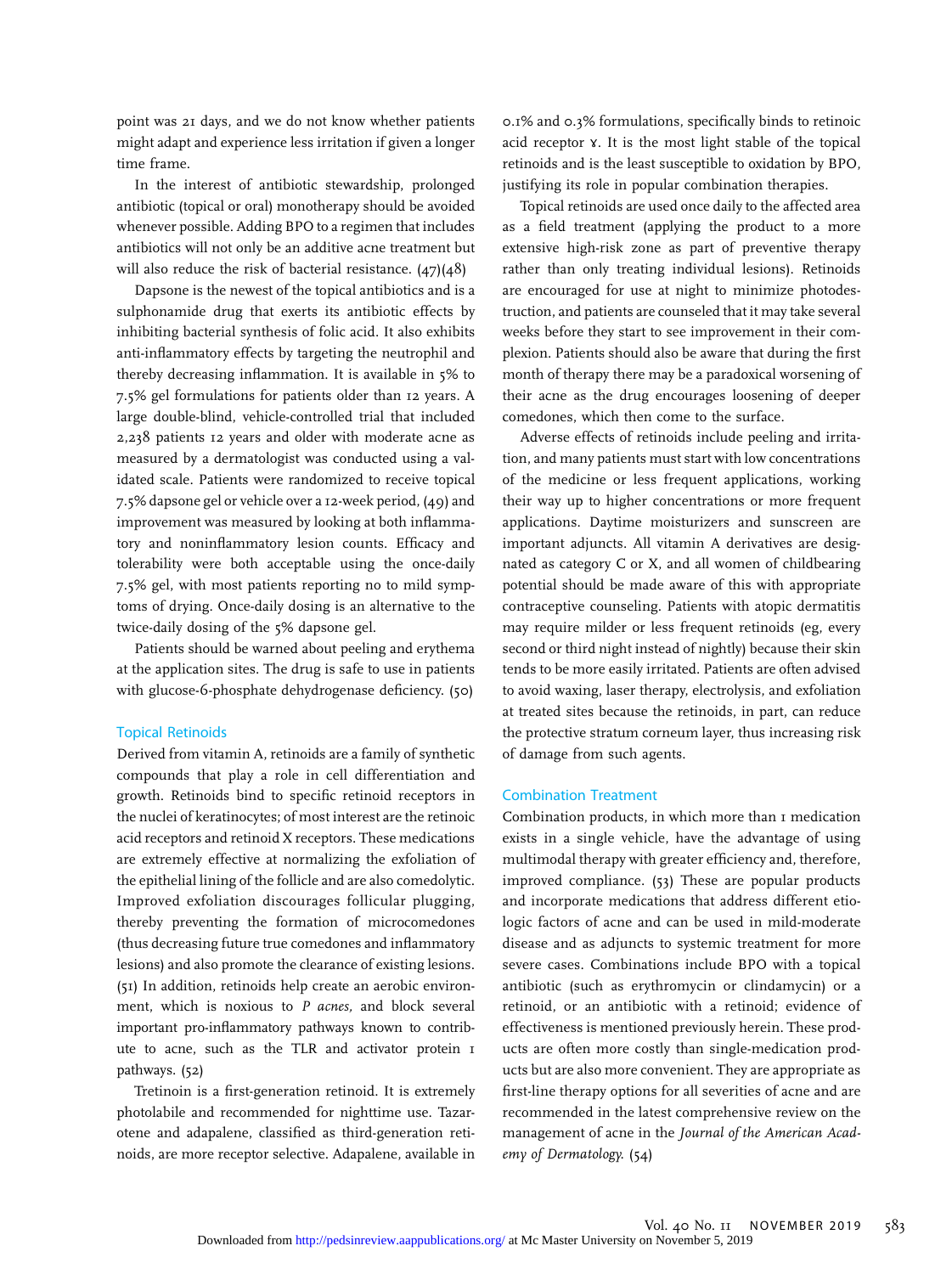#### Systemic Treatment Options

Antibiotics. Used for their anti-inflammatory as well as their P acnes antimicrobial abilities, antibiotics are useful treatments in the armamentarium against acne, thereby targeting 2 of the 4 main causes.

The tetracyclines inhibit bacterial protein synthesis, leading to a bacteriostatic mechanism of action. They are the most commonly used antibiotics for the treatment of acne, although dental staining in children younger than 9 years precludes their use in this age group, and they should not be given to pregnant or breastfeeding women. The tetracyclines generally should not be taken with food, except doxycycline to protect against esophagitis. The most common adverse effects are photosensitivity, gastrointestinal upset, and, rarely, pseudotumor cerebri.

Doxycycline is commonly used in 2 doses: 50 to 100 mg daily or twice daily, and 40 mg daily as an extended-release therapy (which was originally introduced to mitigate its gastrointestinal symptoms). Although it is subantimicrobial, low-dose doxycycline was hypothesized to be helpful in the treatment of acne after its success in rosacea treatment. A 2015 randomized controlled trial (which included children 12 years and older; average age, 19 years) was designed to test the efficacy of doxycycline 40 mg once daily, doxycycline 100 mg once daily, and placebo for moderate to severe acne. A total of 662 patients were randomized in a 1:1:1 manner for 16 weeks. Both dosages were superior to placebo regarding inflammatory lesion count, and both dosages were comparable in the improvement of total number of lesions and reduction of inflammatory lesions. Adverse effects (most commonly headache, nausea, and vomiting) were reported more often in the 100-mg group. The authors concluded that the 40 mg extended-release dosage of doxycycline is an effective and safe option for those with inflammatory acne lesions. (55)

Minocycline is used to treat a variety of dermatologic problems, including acne vulgaris, perioral dermatitis, and rosacea. It is the most lipophilic of the tetracyclines, achieving significant levels in the pilosebaceous unit and reaching high concentrations in the skin and nails. For acne, it is typically prescribed as 50 to 100 mg once daily for approximately 12 weeks or as an extended-release formula. (56) Major adverse effects of minocycline include nausea, vomiting, and dizziness; phototoxicity; blue-black pigmentation of the skin, nails, teeth, bones, and mucous membranes (57); a minocycline-induced lupuslike reaction (58); and drug reaction with eosinophilia and systemic symptoms (DRESS). (59) It is for these reasons that the authors of the latest Canadian clinical practice guidelines for acne in 2015 prefer tetracycline or doxycycline for the treatment of extensive moderate papulopustular acne. (60) Minocycline crosses the blood-brain barrier and should not be used in combination with isotretinoin owing to the risk of pseudotumor cerebri. Death is reported once in the literature (61) and twice in online articles found through common search engines. (62)(63) Minocycline hypersensitivity syndrome usually occurs within the first 6 to 8 weeks of therapy, beginning with flulike malaise and a morbilliform rash. End organ failure most commonly involves the liver but can manifest itself as kidney failure, myocarditis, thyroiditis, cerebritis, or pneumonitis. The latest Cochrane review, published in 2012, looked at minocycline's efficacy and safety and concluded that it did not outperform other tetracycline antibiotics as once believed. It may also have more safety concerns than the other tetracyclines, (64) although it is now less expensive.

Treating acne with oral antibiotics alone should be avoided so as to prevent antibiotic resistance.

Hormone Treatment Options. Several controlled trials have reported the positive effect of oral contraceptive pills on acne, (65)(66) and postmenarchal female patients with acne may benefit from hormonal treatment of their acne with the aim of reducing the stimulation of the sebaceous glands and thereby decreasing sebum production. This treatment is especially helpful when presented with the patient with older-onset acne  $(>25$  years old), which is located primarily on the lower face and jawline, or who complain of menstrual flare. (67) Hormone therapies are divided into 2 categories: androgen synthesis inhibitors (in which estrogen and progesterone combination oral contraceptive pills are included) and androgen receptor antagonists (which include spironolactone, flutamide, and cyproterone acetate). The latter are particularly useful if acne is the result of an endocrinologic abnormality such as polycystic ovarian syndrome.

Treatment typically requires 3 to 6 months until improvement is seen, and patients should be warned that acne can return after treatment cessation. Contraindications to this treatment include patients older than 35 years, those who are active smokers, and patients with a history of venous thromboembolism or hypercoagulability.

Isotretinoin. Isotretinoin (13-cis-retinoic acid), an oral retinoid, is indicated for the treatment of nodulocystic acne and is the most effective treatment for severe and recalcitrant disease. (68) It is the only medication that affects all components of the acne tetrad and the only medication with curative potential, although disease recurrence after cessation is possible. Isotretinoin does not bind to retinoid receptors but rather is metabolized to tretinoin,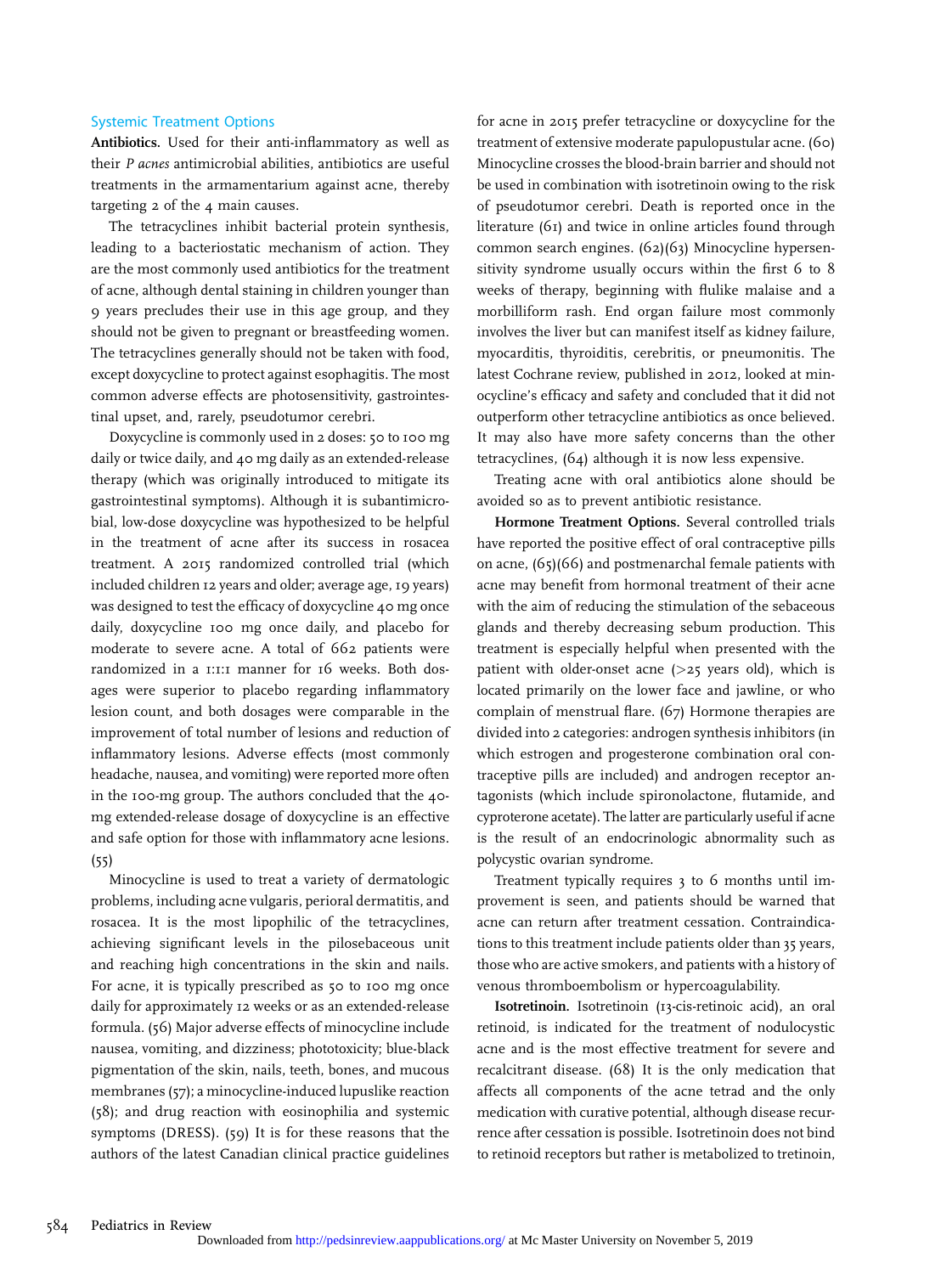which then binds to retinoic acid receptors. Tretinoin is extremely effective at decreasing sebum production by inducing apoptosis of the sebocytes, (69) and there is evidence that it also alters the bacterial environment of P acnes. (70)

Medication dosing has been found to be most effective with daily doses of 0.5 to 1.0 mg/kg per day or a total cumulative dose of 120 to 150 mg/kg over the treatment duration (usually approaching 20 weeks). Newer, off-label trends include using lower-dose therapy often well below the standard dose. (71)(72) Although isotretinoin is usually reserved for severe and recalcitrant disease, there have been studies looking at this "low-dose" and also "intermittent" regimen in moderate acne over the past 10 years with some evidence to support both efficacy and fewer adverse effects.

All patients will experience some sort of generalized skin and mucous membrane dryness while receiving isotretinoin. Cholesterol and liver enzyme abnormalities may occur but are typically transient, although they should be monitored. (73) Baseline laboratory tests are recommended monthly for 3 months and then every 3 months thereafter, although screening for pregnancy in females should be monthly. Muscle aches, decreased night vision, and photosensitivity are also reported. Again, this drug should never be used in combination with a tetracycline antibiotic. There may be a connection to depressed mood, but a causal linkage of this medication to suicidal ideation and major depressive disorder has not been definitively proved, (74) and, perhaps unsurprisingly, several studies have demonstrated an improvement in patient quality of life and depression scales as their acne improves. (75)(76) Patient mood should be documented, and those with depressive symptoms should be assessed for suitability of isotretinoin and monitored or managed accordingly. This may include the need to involve mental health professionals. In addition, some believe that there is an increased risk of developing inflammatory bowel disease (IBD), especially ulcerative colitis, in those using isotretinoin. This is supported by some literature but not others. A large 2010 case-control study by Crockett et al (77) looked at more than 8,000 patients with IBD and assessed isotretinoin exposure. They found a positive correlation with the development of IBD and exposure especially at higher doses and longer durations. (77) Countering this hypothesis is a large population-based study that looked at 2,008 patients with IBD. The authors were unable to prove that a diagnosis of IBD followed a course of isotretinoin, although they emphasized that we do not fully know the impact of isotretinoin on the gut. (78) A 2016

meta-analysis of controlled studies concluded that isotretinoin was not associated with an increased risk of ulcerative colitis or Crohn disease, (79) but debate remains, especially when looking at confounding variables such as severity of acne and past acne treatments, such as using antibiotics. As of now, there is no clear evidence of a causal link between isotretinoin therapy and IBD.

Being derived from vitamin A, isotretinoin is teratogenic, and rigorous counseling regarding pregnancy prevention is mandatory for female patients. Two simultaneous forms of birth control are recommended at the time of writing the prescription, and pregnancy tests should be performed monthly. American practitioners are also required to enroll female patients in the iPLEDGE program (a mandatory distribution program in the United States for isotretinoin). (80)

Historically, patients treated with isotretinoin were counseled to avoid dermabrasion and other resurfacing techniques until 6 to 12 months after completion of therapy because of the perceived risk of difficulty healing or keloid scarring. An excellent 2017 review in JAMA Dermatology looked critically at procedures during isotretinoin therapy (81) and suggested that this notion is too cautious. A panel of American experts studied publications reporting 1,485 procedures and concluded that there was insufficient evidence to support delaying many procedures during the 6- to 12-month abstinence recommendation. Based on the available literature, only caution against mechanical dermabrasion and ablative laser use was recommended. We must emphasize that further work is needed in this area, and we suspect that there will be more prospective trials regarding procedures and isotretinoin therapy in the future.

#### Physical Treatment

Comedo Extraction. Using a specialized comedo extraction device, the dermatologist can physically remove debris from comedones, improving the appearance of a patient's acne and enhancing topical treatment penetration. This procedure is especially beneficial for deep or persistent comedones but should not be performed on inflamed lesions. Closed comedones may also be nicked with a sterile blade to ease expression of their contents. These procedures can produce bruising and potentially scars.

Intralesional Corticosteroid Injection. An injected high concentration of corticosteroid into a nodulocystic lesion can ameliorate its appearance within 48 to 72 hours. (82) A corticosteroid, usually triamcinolone 10 mg/mL, is injected directly into a nodule with the aim of flattening the lesion and decreasing surrounding inflammation.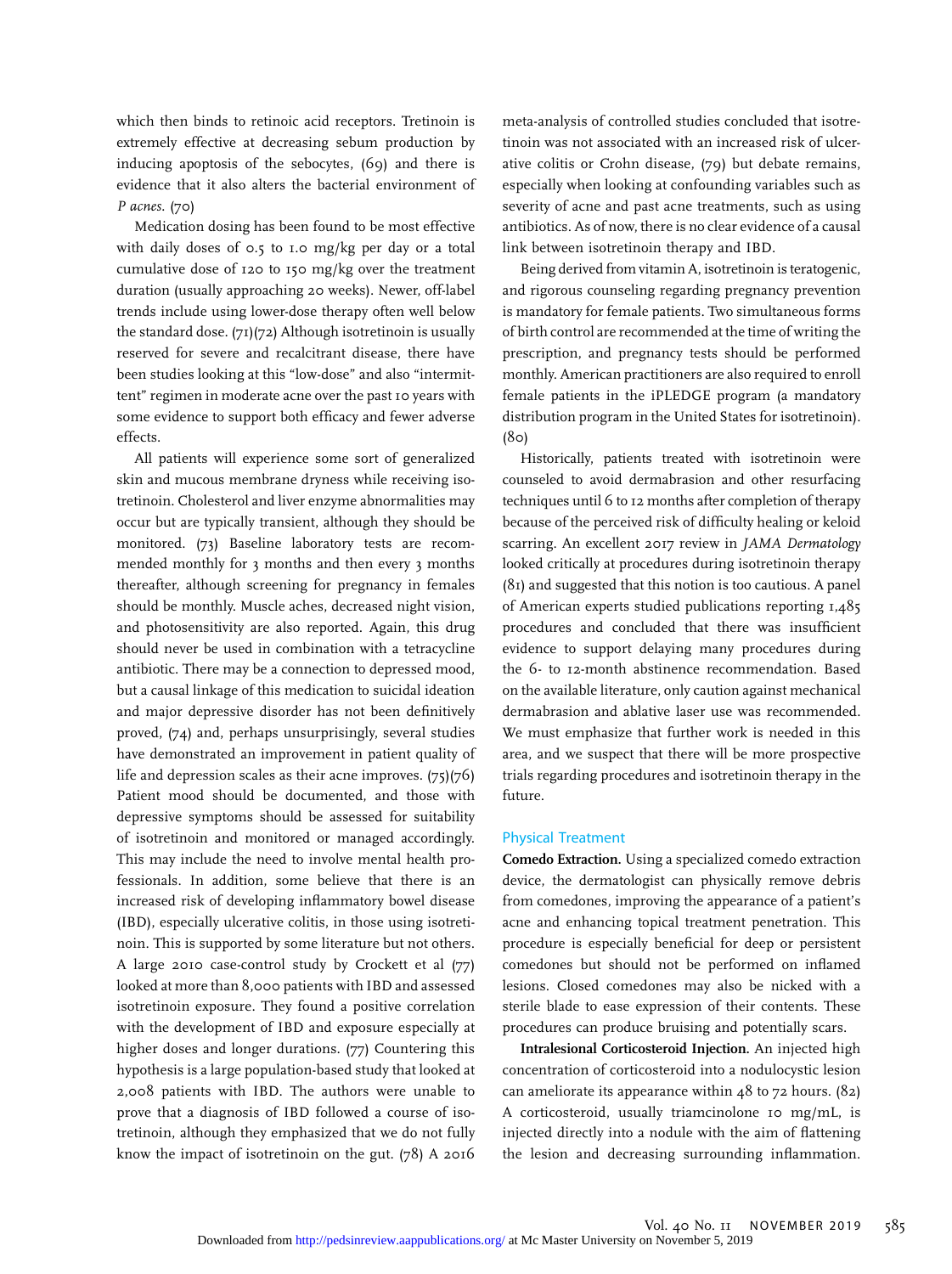Adverse effects, as with any corticosteroid, include atrophy, telangiectasia, striae, and pigmentary changes. It should not be offered as a treatment for widespread nodulocystic acne, and there are reports of systemic absorption of the drug. (83)

Cryotherapy. Occasionally cryotherapy has been used in the treatment of acne, but current supportive literature is lacking.

#### MAINTENANCE

Acne is a chronic disease, and many individuals experience lesions well into adulthood. (2) Each treatment should be trialed for 2 or 3 months and then advanced or tapered depending on clinical response. (62) During the visit, evaluation of tolerance and compliance to the current regimen should be noted. Poor compliance might be improved with combination products. Excessive dryness or irritation may be improved by lowering the concentration of a product, changing the base from a more drying one, such as a gel or solution, and using a more hydrating base such as a cream, or reducing frequency of application.

Long-term maintenance outcomes have been minimally studied, but general consensus is that oral medications, except for possibly oral contraceptives, have a finite treatment time. Topical medication should be introduced once the disease is sustainably under control. Because topical retinoids act on the microcomedone, they are popular preventive products and are often used for longterm maintenance. Two trials support this, showing continued control of previously moderate to severe acne for 4 to 6 months after discontinuing systemic antibiotic therapy. (84)(85)

#### Postacne Scar Treatment

Lingering signs of acne lesions are common and can be distressing. Several techniques try to ameliorate the appearance of acne scars, but most split-face studies have unpredictable results, resulting in no gold standard as of yet.

Cosmetic camouflage helps with erythema, postinflammatory dyspigmentation, and, to a more modest extent, atrophic scars. (86)(87) Dermabrasion is a mechanical technique whereby a motorized tool coated with an abrasive substance is used to remove the superficial layers of skin, creating a wound, and thereby encouraging healing and laying down of new collagen. Edema and erythema may persist for weeks after this intervention. (88) Dermal fillers, made of several materials but most commonly hyaluronic acid, can be injected into acne scars. These

procedures, most often used in the adult population, are an expensive option and must be repeated every 6 to 9 months to achieve a sustained effect. (89)

Subcision introduces a small needle into the periphery of an atrophic scar and is moved back and forth with the aim of releasing a tethered base. Subsequent bleeding is also thought to recruit new collagen formation, which can act as a filler to improve scar appearance. There are a few split-face randomized controlled trials that show efficacy and good tolerability of this technique, although these studies have small sample sizes. (90)(91)

#### Laser and Light Treatment

Laser and light therapies are 2 modalities sometimes used in acne management. Some are used to reduce lesion count and erythema, and others are better for treating scarring.

For active lesions, pulsed dye laser (PDL) is Food and Drug Administration (FDA) approved for inflammatory acne sequelae, although data are conflicting. (92) PDL is most commonly used and indicated for vascular lesions: its chromophore is hemoglobin. It targets the erythema of acne. (93)(94) Seaton et al (92) randomized 41 patients to receive PDL or a sham treatment once and assessed patients at 2-week intervals until 12 weeks after therapy. They noted a significant improvement in lesion count and erythema, but Orringer et al (95) noted no difference in their split-face study of 40 patients and could not definitively recommend PDL. A more recent 2017 blinded Thai study randomized 30 adolescents aged 13.0 to 21.6 years to receive a split-face treatment of 595-nm PDL versus no treatment. There was no statistically significant decrease in acne erythema, as in Orringer et al's study, but the active papule count was significantly improved on the PDL side after 4 weeks and there was high reported patient satisfaction. (96)

Light-based therapies (usually red and blue light) are thought to treat active acne through reduction of P acnes levels by targeting their bacterial porphyrins. (97) Both red and blue may be helpful in decreasing inflammation and lesion count, but many trials looked at a very small number of participants without a control group. (98)(99) It seems that the improvement is likely only marginal, based on a 2016 Cochrane review. (101)

Laser treatment of acne scars is most commonly studied using fractional carbon dioxide lasers that penetrate only the epidermis and upper dermis, creating thermolysis and encouraging growth of new collagen. (100) There are many small, heterogeneous studies that support the use of fractional laser, and it may well be a promising option,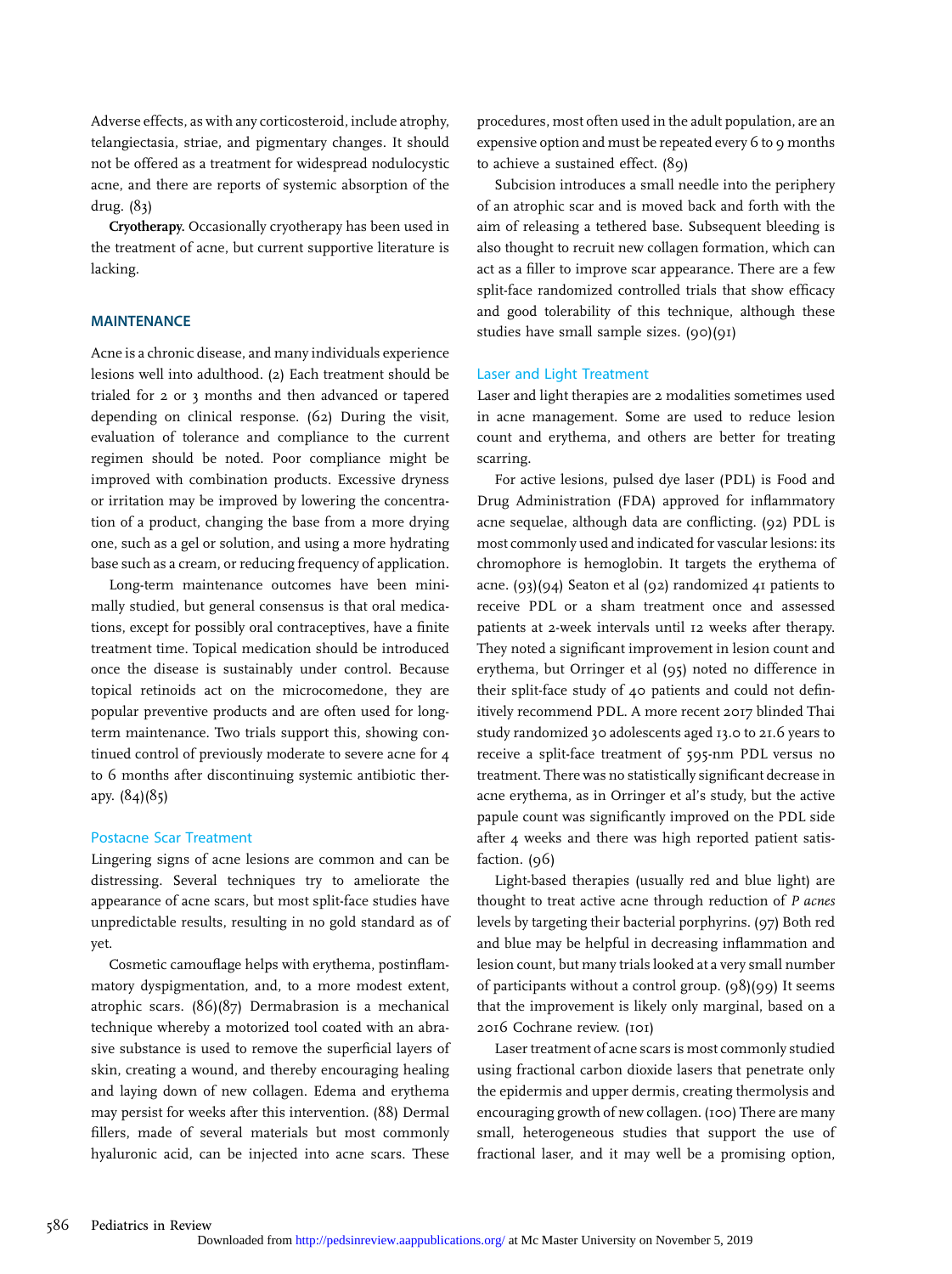(102)(103) but patients should expect postprocedure edema and erythema, and practitioners should be wary of patient skin type because some may experience substantial postinflammatory dyspigmentation.

# Summary

- Acne vulgaris is a common problem in pediatric practice with important psychosocial consequences.
- Acne vulgaris is caused by the tetrad of inflammation, association with Proprionibacterium acnes, abnormal keratinocyte shedding, and increased sebum production. Management aims to educate the patient; treat comedones, inflammatory papules, and pustules; and prevent scarring.
- There is high-quality evidence in randomized controlled and split-face trials that mild to moderate disease can be ameliorated with first-line topical therapies, including acids, benzoyl peroxide, topical antibiotics, and topical retinoids. (40)(41)(44)
- In women who can take the oral contraceptive pill and who experience premenstrual flares, especially along the jawline and lower face, we have presented 2 randomized controlled trials supporting use of the oral contraceptive pill. (59)(60)
- Severe disease warrants systemic treatment, including oral antibiotics (49) or isotretinoin; a low-dose or intermittent regimen with isotretinoin seems to have good efficacy and tolerability. We expect to see more studies addressing this topic in the near future. (65)(66)
- Based on consensus there is good evidence that topical retinoids are the treatment of choice for maintenance therapy. (79)(80)
- All medications have potential adverse effects, which should be discussed with the patient, and a trial of medication should be given an appropriate amount of time to exert its effects (ie, ≥6 weeks).
- Postacne sequelae can be treated with a variety of modalities, including peels, physical techniques, and lasers, although trials of these modalities are considered low quality due to lack of reproducibility and small study sizes.

|                             | visit http://pedsinreview.aappublications.org/<br>content/40/11/577.supplemental.                                                                                                                    |
|-----------------------------|------------------------------------------------------------------------------------------------------------------------------------------------------------------------------------------------------|
|                             | <b>Acne Vulgaris in the Pediatric Patient</b>                                                                                                                                                        |
|                             | Rosalind Ashton, MD, MSc*                                                                                                                                                                            |
|                             | Miriam Weinstein, MD, FRCP <sup>+</sup>                                                                                                                                                              |
|                             | "King's College London School of Medical Education. St. John's Institute of Dermatology.<br>London, England, United Kingdom<br><sup>*</sup> The Hospital for Sick Children, Toronto, Ontario, Canada |
| <b>Pediatrics in Review</b> | American Academy of Pediatrics<br>DEDICATED TO THE HEALTH OF ALL CHILDERS                                                                                                                            |

References for this article are at [http://pedsinreview.aappubli](http://pedsinreview.aappublications.org/content/40/11/577)[cations.org/content/40/11/577](http://pedsinreview.aappublications.org/content/40/11/577).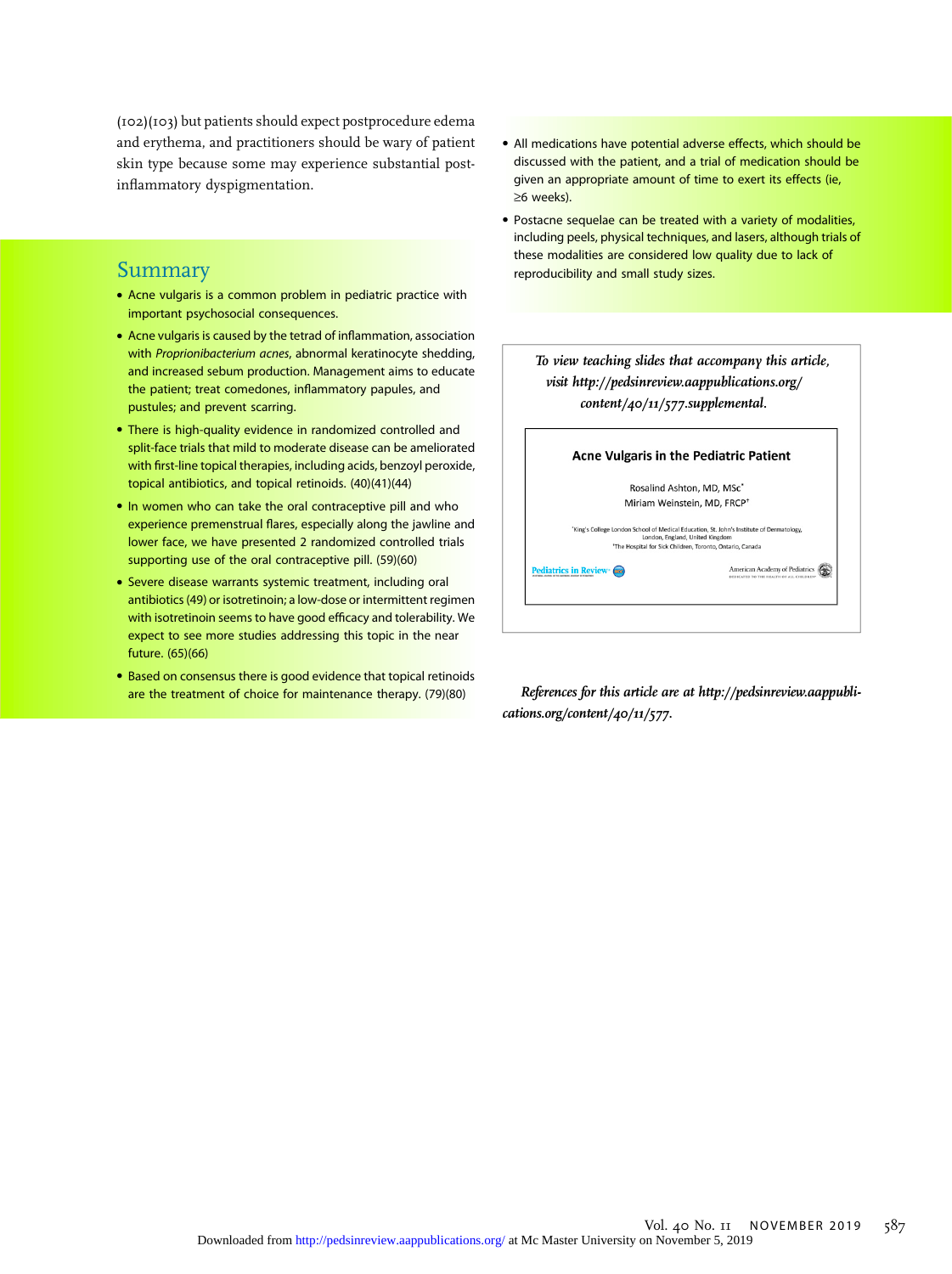# PIR Quiz

Individual CME quizzes are available via the blue CME link under the article title in the Table of Contents of any issue. To learn how to claim MOC points, go to: [http://www.aappublications.org/content/moc-credit.](http://www.aappublications.org/content/moc-credit)

- 1. A 6-year-old boy is brought to the clinic for evaluation of mild acne. As an infant he had acne that resolved on its own. Recently, the mother has noticed that the acne has recurred. In addition to assessing height and weight, and a complete history and physical examination, which of the following is the next best step in the management of this patient?
	- A. Obtain total and free serum testosterone, dehydroepiandrosterone, 17-hydroxyprogesterone, and luteinizing hormone/follicle-stimulating hormone levels.
	- B. Reassurance. No treatment is necessary because this condition is benign and will spontaneously resolve.
	- C. Start the patient on benzoyl peroxide facial wash and anti-acne soap.
	- D. Start the patient on topical retinoid.
	- E. Skin biopsy of 1 of the lesions.
- 2. A 13-year-old girl is brought to the clinic for a health supervision visit. She reports that she started noticing some acne over the past 9 months and is bothered by it. On physical examination she has multiple microcomedones and comedones over the face and upper chest with few pustules seen. No nodules or scarred lesions are noted. In addition to pharmacologic treatment, which of the following measures is the most appropriate to recommend at this point for this patient?
	- A. Adopt a high glycemic index diet.
	- B. Gentle cleaning of the face once or twice a day before application of topical agents.
	- C. Gluten-free and dairy-free diet.
	- D. Use an abrasive soap scrub to remove debris.
	- E. Wash the face multiple times a day.
- 3. A 13-year-old girl with mild comedonal acne and oily skin is brought to the clinic for management. She denies sexual activity. Her sexual maturity rating is Tanner stage 2-3. Besides nonpharmacologic treatment, which of the following is the best next step in the management of this patient?
	- A. Medium-strength topical retinoid daily.
	- B. Mild retinoid ointment every other night to twice per week.
	- C. No treatment should be added at this point. Continue washing the face twice a day.
	- D. Oral doxycycline.
	- E. Oral isotretinoin.
- 4. A 14-year-old boy was seen in the clinic a year ago for a health supervision visit. At that time he was noted to have mild acne and was well maintained on benzoyl peroxide washes and anti-acne soap. He returned to the clinic 2 weeks ago. At that time, the examining physician noted that his acne has now progressed to moderate acne, which remained comedonal with no evidence of pustules. The patient was started on topical benzoyl peroxide and retinoids. He returns to the clinic today because of no improvement. The parents are wondering if he needs to be seen by a dermatologist. Physical examination shows no signs of worsening of his acne from his visit 2 weeks earlier. Which of the following is the most appropriate next step in the management in this patient?
	- A. No referral is needed. Ensure compliance with the current treatment and use for at least 6 to 8 weeks.
	- B. Refer to dermatology.
	- C. Start hormone therapy and refer to dermatology.
	- D. Start oral antibiotics and refer to dermatology.
	- E. Start oral isotretinoin and refer to dermatology.

REQUIREMENTS: Learners can take Pediatrics in Review quizzes and claim credit online only at: [http://](http://pedsinreview.org) [pedsinreview.org](http://pedsinreview.org).

To successfully complete 2019 Pediatrics in Review articles for AMA PRA Category 1 Credit<sup>TM</sup>, learners must demonstrate aminimum performance level of 60% or higher on this assessment. If you score less than 60% on the assessment, you will be given additional opportunities to answer questions until an overall 60% or greater score is achieved.

This journal-based CME activity is available through Dec. 31, 2021, however, credit will be recorded in the year in which the learner completes the quiz.



2019 Pediatrics in Review now is approved for a total of 30 Maintenance of Certification (MOC) Part 2 credits by the American Board of Pediatrics through the AAP MOC Portfolio Program. Complete the first 10 issues or a total of 30 quizzes of journal CME credits, achieve a 60% passing score on each, and start claiming MOC credits as early as October 2019. To learn how to claim MOC points, go to: [http://](http://www.aappublications.org/content/moc-credit) [www.aappublications.org/](http://www.aappublications.org/content/moc-credit) [content/moc-credit](http://www.aappublications.org/content/moc-credit).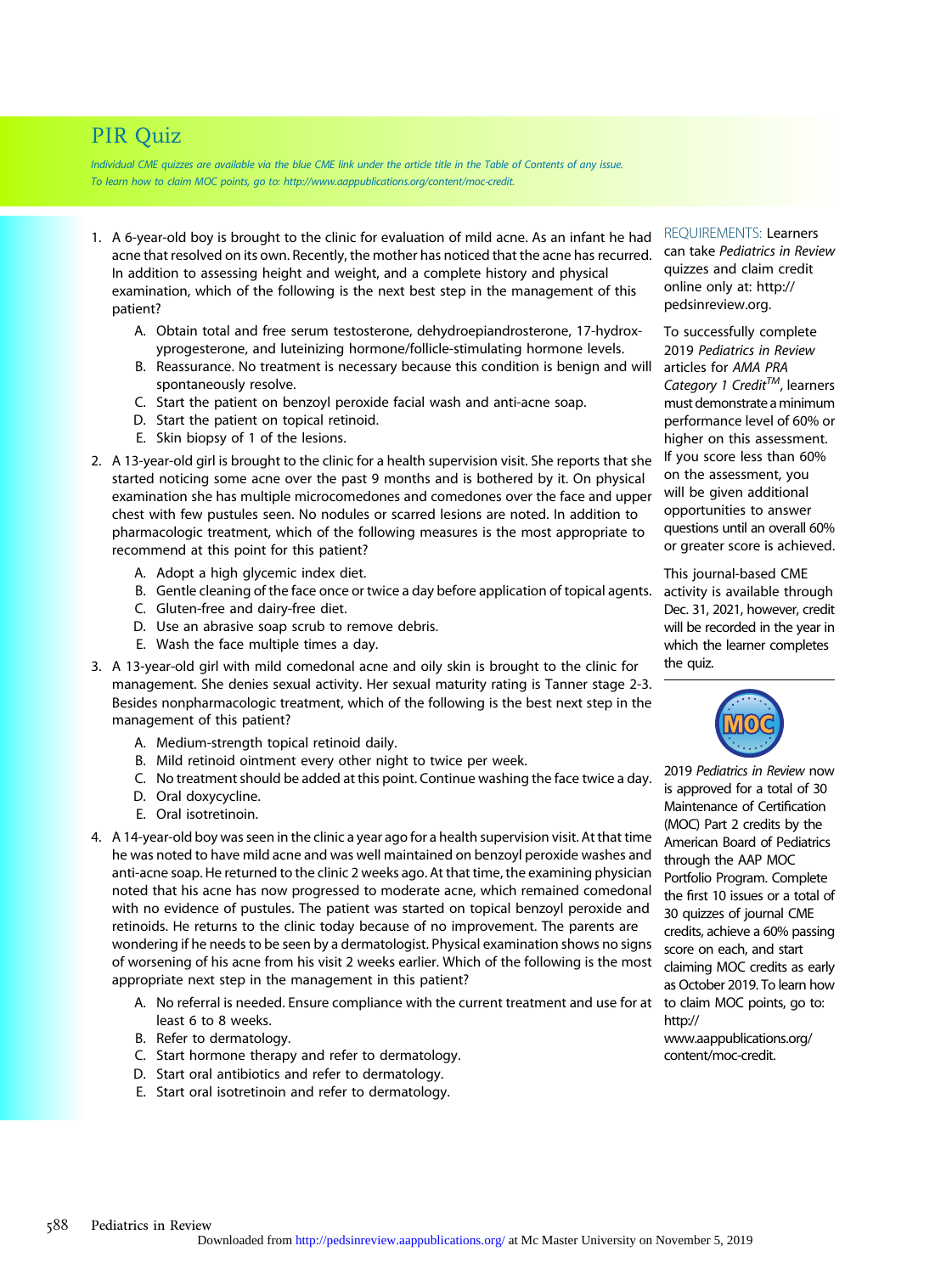- 5. A 15-year-old girl is brought to the clinic for evaluation and treatment of her acne. On physical examination she is noted to have severe nonnodulocystic acne. She has been previously referred to dermatology and was prescribed oral isotretinoin. The patient admitted that she has not filled the prescription as she is not comfortable taking oral isotretinoin due to adverse effect concerns. She was wondering whether there are other suitable alternatives. Her current treatment regimen includes benzoyl peroxide, topical isotretinoin, and oral antibiotics for breakthrough lesions. Which of the following is the most appropriate plan of care for this patient?
	- A. Add oral contraceptives to her current regimen.
	- B. Add topical dapsone to her current regimen.
	- C. Caution her that oral isotretinoin is the only best option for long-term control for her.
	- D. Continue her current treatment regimen.
	- E. Recommend a trial course of topical adapalene with benzoyl peroxide gel and oral antibiotics.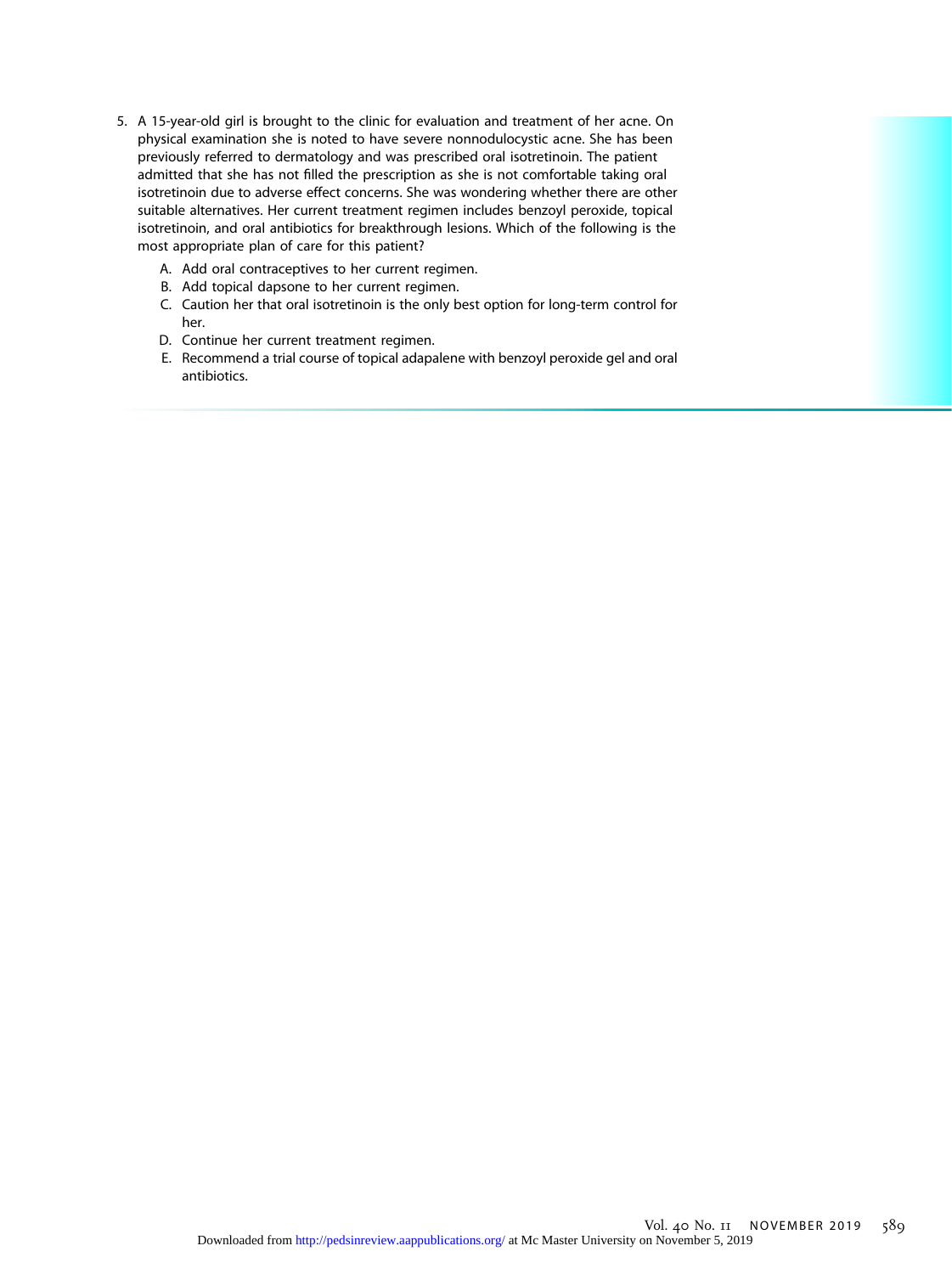## **Acne Vulgaris in the Pediatric Patient**

DOI: 10.1542/pir.2018-0137 *Pediatrics in Review* 2019;40;577 Rosalind Ashton and Miriam Weinstein

| <b>Updated Information &amp;</b><br><b>Services</b><br><b>Supplementary Material</b> | including high resolution figures, can be found at:<br>http://pedsinreview.aappublications.org/content/40/11/577<br>Supplementary material can be found at:<br>http://pedsinreview.aappublications.org/content/suppl/2019/10/31/40<br>.11.577.DC1                                                                                                   |
|--------------------------------------------------------------------------------------|-----------------------------------------------------------------------------------------------------------------------------------------------------------------------------------------------------------------------------------------------------------------------------------------------------------------------------------------------------|
| <b>References</b>                                                                    | This article cites 98 articles, 6 of which you can access for free at:<br>http://pedsinreview.aappublications.org/content/40/11/577.full#ref-li<br>$st-1$                                                                                                                                                                                           |
| <b>Subspecialty Collections</b>                                                      | This article, along with others on similar topics, appears in the<br>following collection(s):<br><b>Dermatology</b><br>http://classic.pedsinreview.aappublications.org/cgi/collection/dermat<br>ology_sub<br><b>Adolescent Health/Medicine</b><br>http://classic.pedsinreview.aappublications.org/cgi/collection/adolesc<br>ent_health:medicine_sub |
| Permissions & Licensing                                                              | Information about reproducing this article in parts (figures, tables) or<br>in its entirety can be found online at:<br>https://shop.aap.org/licensing-permissions/                                                                                                                                                                                  |
| <b>Reprints</b>                                                                      | Information about ordering reprints can be found online:<br>http://classic.pedsinreview.aappublications.org/content/reprints                                                                                                                                                                                                                        |